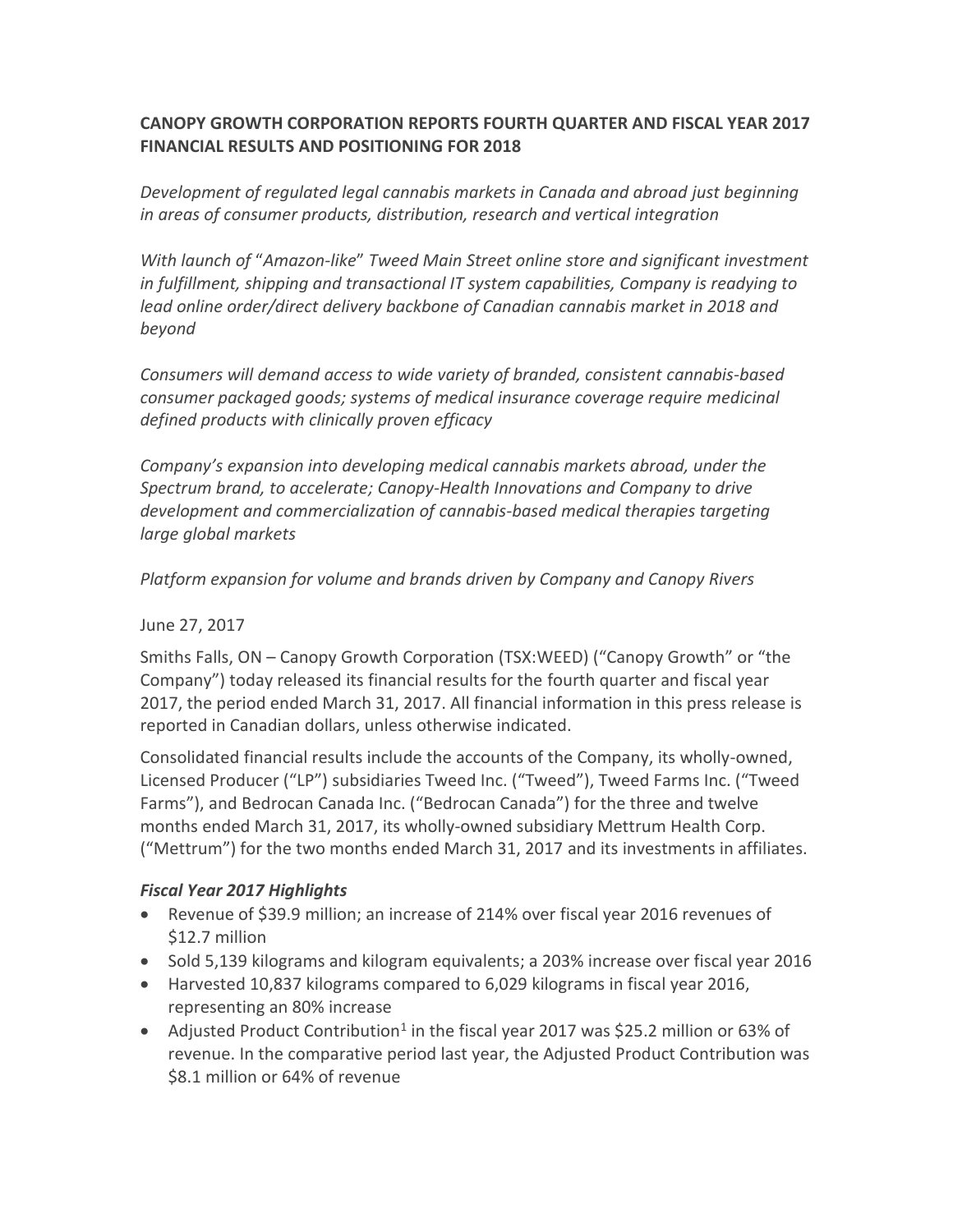- Adjusted EBITDA<sup>2</sup> amounted to a loss of \$17.0 million compared to an Adjusted EBITDA loss of \$14.1 million in fiscal year 2016
- Acquired Mettrum; adding multiple ACMPR licenses, the sector's second largest patient base and the *Spectrum* colour-based cannabis strain categorization system
- Initiated international expansion with investments in Australia, Brazil and Germany; Company subsidiaries exported medicinal cannabis to Germany and Brazil
- \$101.8 million in cash and cash equivalents at year end

### *Fourth Quarter Fiscal 2017 Highlights*

- Revenue of \$14.7 million; a 50% increase over third quarter fiscal year 2017 and a 191% increase over the prior year's quarter
- Average sales price per gram was \$8.03 as compared to \$7.36 in the third quarter of fiscal year 2017 and \$7.16 in the prior year's quarter
- Sold 1,740 kilograms and kilogram equivalents; a 40% and 149% increase over the third quarter fiscal year 2017 and prior year's quarter, respectively
- Adjusted Product Contribution<sup>1</sup> was \$9.6 million or 66% of revenue as compared to an Adjusted Product Contribution of \$3.2 million and 63% of revenue in the same quarter of last year, and 68% for the third quarter of fiscal 2017
- Sales and Marketing and G&A expenses continued the trend of decreasing as a percentage of sales
- Adjusted EBITDA<sup>2</sup> amounted to a loss of \$5.3 million compared to an Adjusted EBITDA loss of \$4.4 million in the prior year's quarter

## *Subsequent to Fiscal Year 2017*

- Launched Tweed Main Street, a sector first, single online marketplace that enables registered patients to purchase medicinal cannabis from multiple producers across numerous brands
- Announced Tweed's curated *CraftGrow* line, which will bring high-quality cannabis grown by a diverse set of producers to Tweed Main Street customers
- Launched the sale of encapsulated cannabis oil *softgels* on June 19, 2017
- Announced the commitment of \$20 million in funding for new subsidiary, Canopy Rivers Corporation and subsequent closing of an offering that raised aggregate gross proceeds of \$36.2 million
- Unveiled international medical brand, Spectrum Cannabis, that will serve as the Company's physician and patient-facing identity in strictly medical markets outside North America
- Indoor production facility in Smiths Falls and greenhouse in Niagara-on-the-Lake received Good Manufacturing Practice ("GMP") certifications
- Six additional grow rooms licensed at Smiths Falls, Ontario Facility, increasing flowering space by 33%; industrial cannabis oil extraction system now operational, system capable of producing as much oil in approximately one month as the Company has produced since extraction activities commenced in November 2015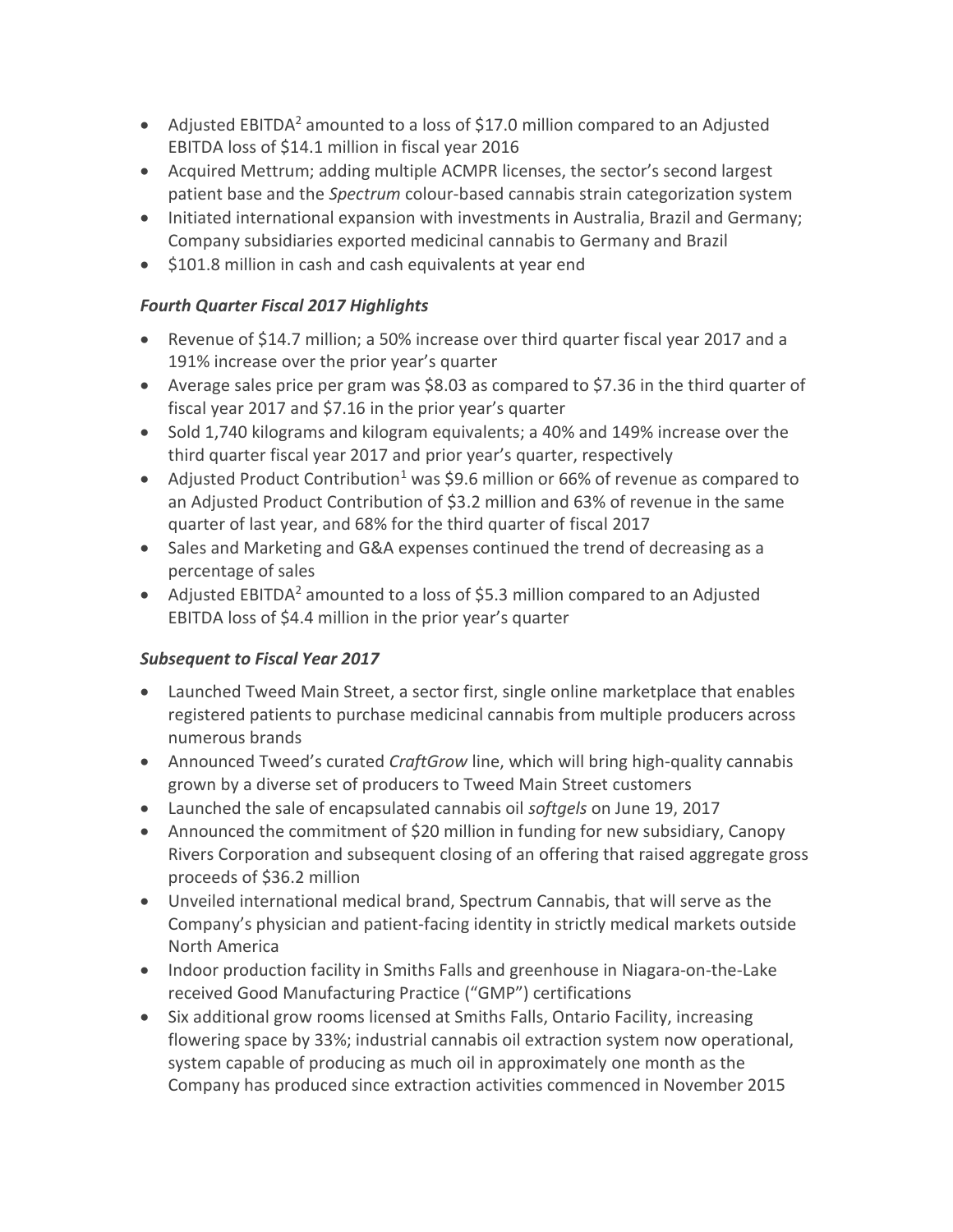• Expansion at Bowmanville, Ontario facility completed and licensed, adding 200% more capacity

"Continued investment and the execution of unique, market driven business strategies have firmly positioned Canopy to address the legal adult recreational market that is set to open in Canada in 2018 and expand into federally-legal markets around the world," said Bruce Linton, Chairman & CEO.

Added Linton, "With a patient base that has more than doubled over the past year, to over 58,000, we have scaled up operations in all areas, including cultivation capacity, information technology, quality assurance, fulfillment and customer care. The development of Tweed Main Street, our new online store, which brings the products of our many leading brands under one roof, delivers a shopping experience that consumers frankly expect. Investment in partnerships and product development have delivered a variety of products to our customers, including most recently softgels, produced under GMP conditions. Developing the playbook that has secured our lead in the Canadian market has been a warm up exercise for the opportunity that lies ahead. Our expansion into developing medical cannabis markets, with established products and procedures under the Spectrum brand, has begun in Germany and Chile."

"We will continue to invest in our business, to bring more capacity and more permitted products to more customers in more markets, all with a view to increasing market share and maximizing shareholder return in the long term. We strongly believe that continuing to invest in our industry leadership position, strategically trading off shortterm profitability for long term value, is the right decision for shareholders, patients and our communities," concluded Linton.

#### *Fourth Quarter and Fiscal Year 2017 Revenue Review*

Revenue for the fourth quarter fiscal 2017 was \$14.7 million, a 50% increase over the third quarter fiscal 2017 in which revenue was \$9.8 million and an increase of 191% over the prior year period in which revenue was \$5.0 million.

Revenue in the fiscal year 2017 totaled \$39.9 million, an increase of 214% over fiscal year 2016 when revenue was \$12.7 million.

#### *Fourth Quarter and Fiscal Year 2017 Product Sales Review*

During the fourth quarter fiscal 2017, Canopy Growth sold 1,740 kilograms and kilogram equivalents at an average price of \$8.03 per gram, up from 700 kilograms and kilogram equivalents at an average price of \$7.16 per gram during the prior year period.

During the fiscal year 2017, the Company has sold 5,139 kilograms and kilogram equivalents at an average price of \$7.40 per gram compared to 1,696 kilograms and kilogram equivalents at an average price of \$7.34 per gram in the same period last year.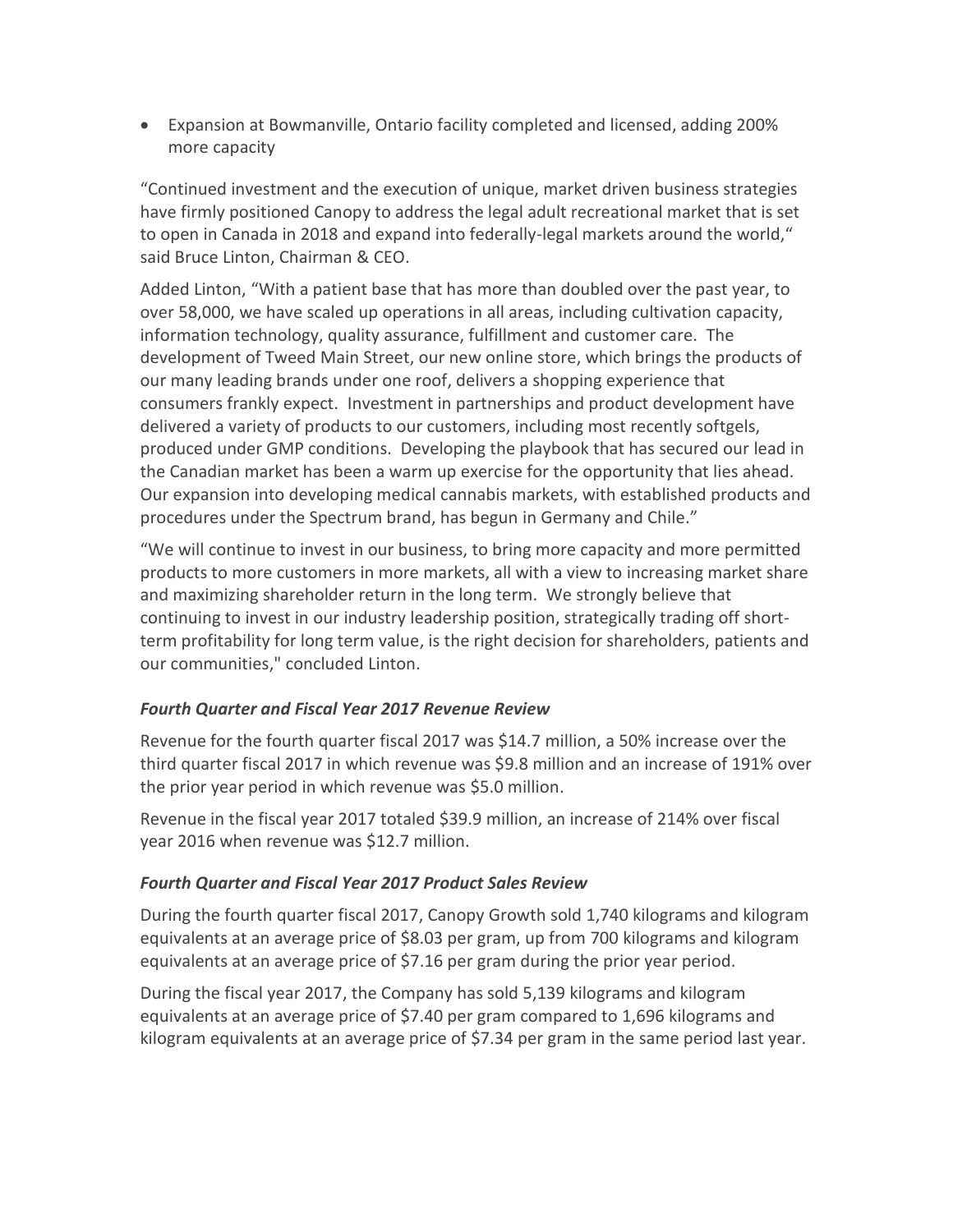#### *Fourth Quarter and Fiscal Year 2017 Gross Margin Review*

The IFRS reported gross margin was \$1.4 million, or 10% of revenue, for the three month period ended March 31, 2017. In the comparative period ended March 31, 2016, the IFRS gross margin was \$2.7 million or 53% of revenue.

During the fourth quarter of fiscal 2017, management developed a plan to sell Sun-Grown inventory at a reduced price commencing in the first quarter of fiscal 2018 which resulted in an expense to revalue the Tweed Farms "Sun-Grown" inventory which was recognized in the fourth quarter of fiscal 2017. The fourth quarter gross margin was primarily impacted by taking into account the new pricing introduced subsequent to year-end for Tweed Farms Sun-Grown strains, which are sold, in many cases, at a discount to similar strains sold under the Tweed brand.

The IFRS gross margin was \$37.6 million, or 94% of revenue, for the twelve month period ended March 31, 2017. In the comparative period ended March 31, 2016, the gross margin on the same basis was \$19.0 million or 150% of revenue. Gross margin includes the unrealized gains on changes in fair value of biological assets.

#### *Fourth Quarter and Fiscal Year 2017 Adjusted Product Contribution Review*

The Company's "Adjusted Product Contribution"<sup>1</sup> is a Non-GAAP metric used by management which adjusts the reported gross margin by excluding the fair value measurements as required by IFRS and measures the cost of sales for the grams actually sold in the period. Management believes this measure provides useful information as it reflects the gross margin based on the Company's weighted average cost per gram from seed to sale against the grams sold.

The Adjusted Product Contribution in the fourth quarter of fiscal 2017 was \$9.6 million, or 66% of revenue compared to \$3.2 million, or 63% of revenue in the comparison period last year. For fiscal 2017, the Adjusted Product Contribution was \$25.2 million, or 63% of revenue compared to \$8.1 million or 64% of revenue in the prior year period.

#### *Fourth Quarter and Fiscal Year 2017 Operating Expense Review*

Sales and marketing expenses in the fourth quarter fiscal 2017 were \$4.1 million, or 28% of revenue, including two months of Mettrum operations amounting to an increase of \$1.0 million, non-cash share-based compensation of \$0.1 million related to previously issued escrowed shares, and higher patient assistance payments of \$0.5 million. In comparison, sales and marketing expenses were \$2.4 million or 48% of revenue in the same period last year.

Sales and marketing expenses in the fiscal year 2017 were \$13.0 million or 32% of revenue compared to sales and marketing expenses of \$5.7 million or 45% of revenue in the prior year period. Sales and marketing expenses in the fiscal year 2017 include two months of Mettrum operations amounting to an increase of \$1.0 million, a full year of Bedrocan Canada operations, whereas the comparative period included only six months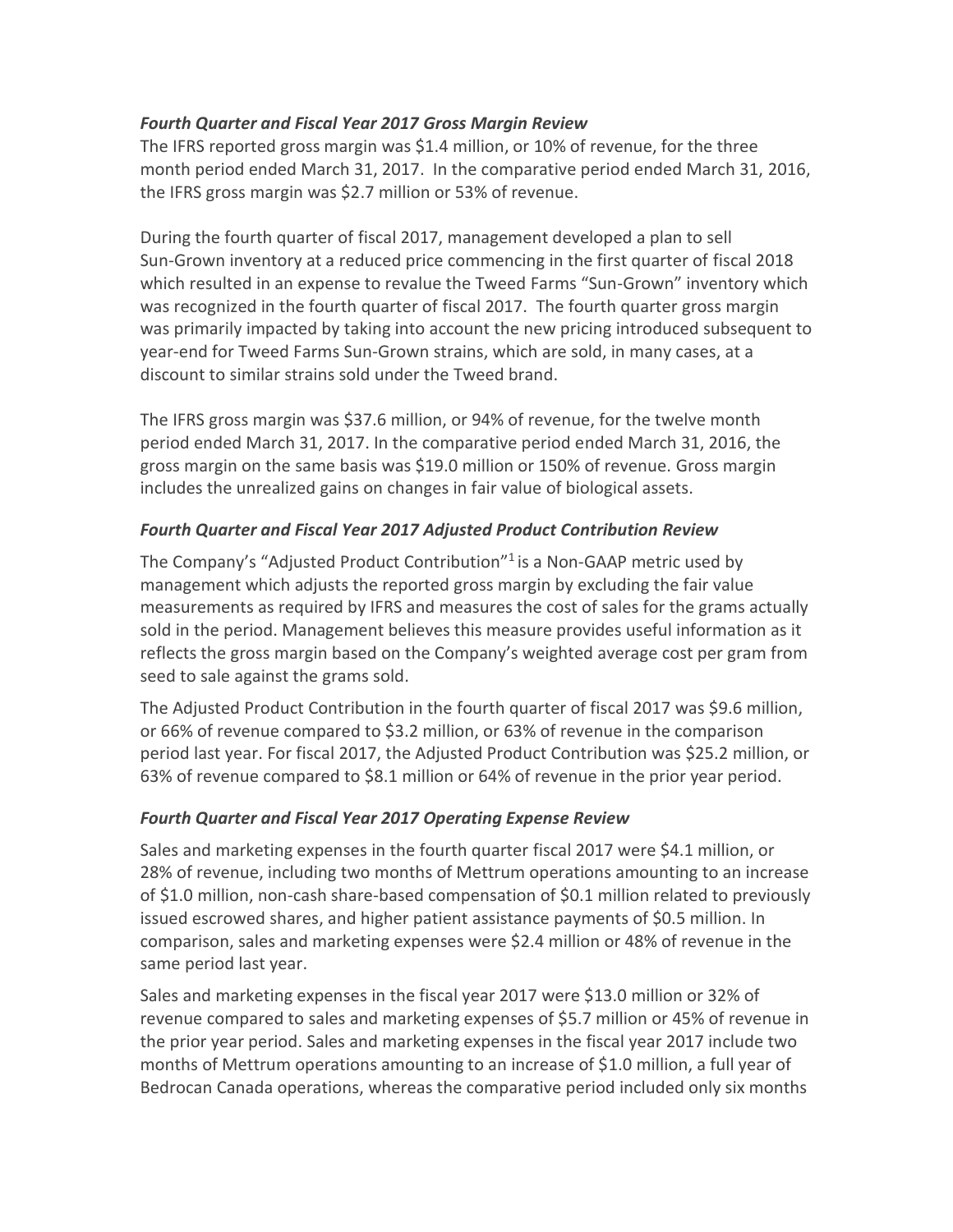of operation, amounting to an increase of \$0.8 million, non-cash, share-based compensation of \$1.3 million related to previously issued escrowed shares and \$1.8 million in higher patient assistance payments directly attributed to patient growth. Also included are higher staff levels, costs associated with the Company's medical outreach program, branding programs and the expanding client care center.

General and Administrative ("G&A") expenses in the fourth quarter fiscal 2017 and 2016 were \$5.9 million and \$2.6 million, respectively. G&A expenses, as a percentage of revenue, continued a downward trend, decreasing from 51% in the fourth quarter fiscal 2016 to 40% of revenue in the fourth quarter fiscal 2017. These costs include two months of Mettrum operations amounting to an increase of \$1.7 million and higher employee compensation related expenses due to increased staff levels. G&A expenses during the quarter also included extensive use of consultants and advisory services while expanding and commercializing the Company's operations, facility costs, compliance costs associated with meeting Health Canada requirements, as well as other public company related expenses including related professional fees.

G&A expenses in the fiscal year 2017 were \$16.9 million or 42% or revenue. In comparison, G&A expenses were \$8.2 million or 64% of revenue, in the same period last year. The increase in G&A expenses over the year ended March 31, 2017 reflects the Company's growth and building of commercial capacity and capability. These costs include two months of Mettrum operations, amounting to an increase of \$1.7 million, a full year of Bedrocan Canada operations, amounting to an increase of \$1.3 million over the prior year period, and higher finance charges such as credit card payment processing fees of \$0.6 million. G&A expenses during the year ended March 31, 2017 also included higher employee compensation related expenses due to increased staff levels and extensive use of consultants, legal and advisory services in acquisition-related activities and in expanding and commercializing the Company's operations and facility costs at Tweed, Tweed Farms and Bedrocan Canada. In addition, compliance costs associated with meeting Health Canada requirements, as well as other public company related expenses including related professional fees were included.

Acquisition-related expenses for the three -month period ended March 31, 2017 and 2016 were \$5.4 million and \$nil, respectively. Acquisition-related expenses in the three month period ended March 31, 2017 included \$4.6 million related to the acquisition of Mettrum. The Acquisition-related expenses in the fourth quarter of fiscal 2017 increased due to the significance of the Mettrum acquisition and due diligence on potential acquisitions completed during the period and resulting increased level of legal, accounting and strategic business consulting services required to evaluate and complete the transactions.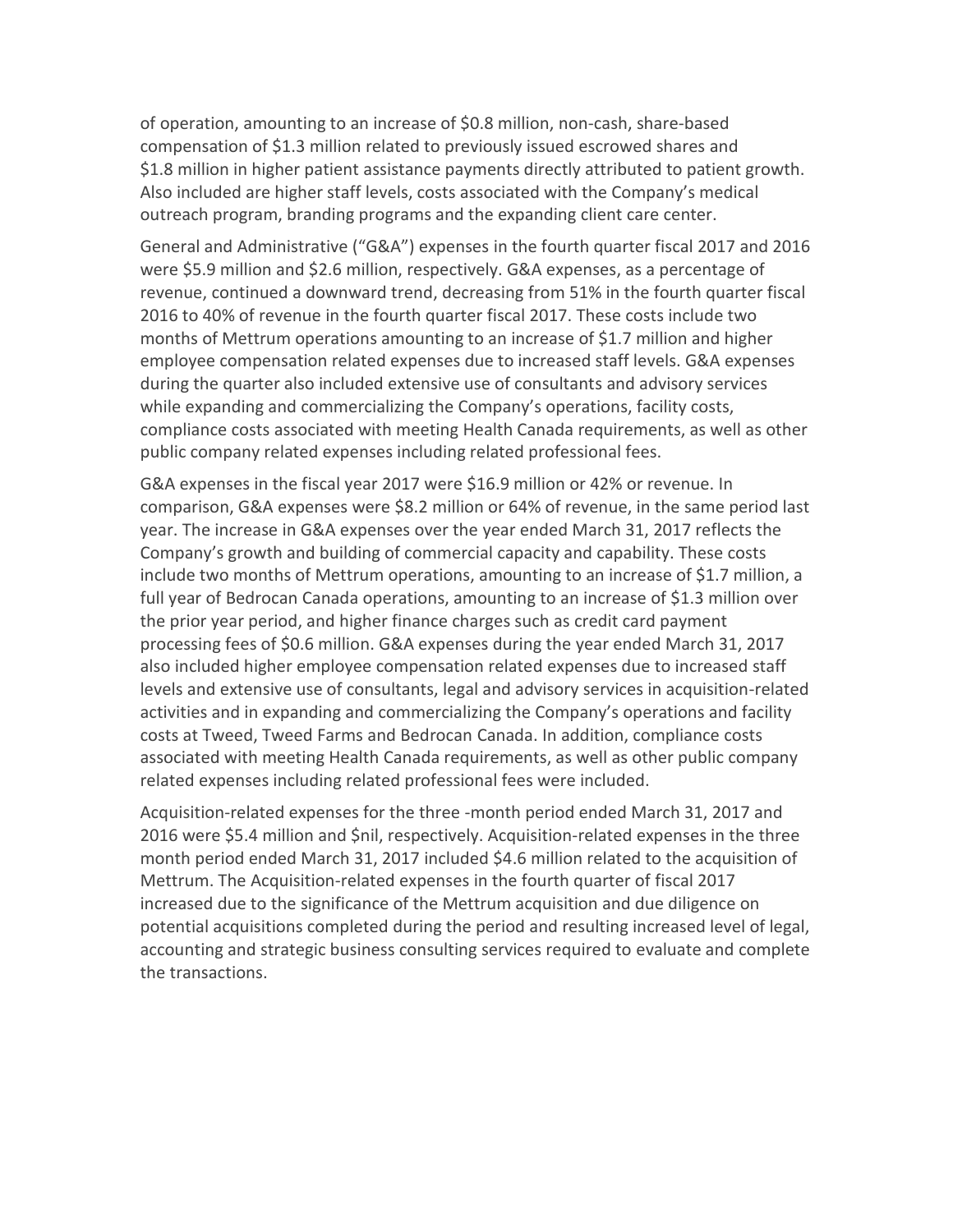Acquisition-related expenses for the year ended March 31, 2017 and 2016 were \$7.4 million and \$1.2 million respectively. Acquisition-related expenses in fiscal 2017 included \$5.2 million related to the acquisition of Mettrum, \$0.6 million related to M&A advisory services and \$0.4 million related to the acquisition of MedCann GmbH Pharma and Nutraceuticals (since renamed Spektrum Cannabis GmbH). Acquisition-related expenses incurred in fiscal 2016 included \$1.1 million related to the acquisition of Bedrocan Canada. The higher acquisition-related expenses in fiscal 2017 were due to higher number of acquisitions completed during fiscal 2017 and higher legal, accounting and strategic business consulting services required to complete the transactions. The Company may acquire additional strategic assets in the future as it pursues its business strategy. As such, the Company may incur related acquisition expenses, including legal, accounting and strategic business consulting service related fees, in the future.

### *Fourth Quarter and Fiscal Year 2017 Adjusted EBITDA*

The Company's "Adjusted EBITDA"<sup>2</sup> is a Non-GAAP metric used by management which is Income (loss) from operations, as reported, before interest, tax, and adjusted for removing other non-cash items, including the stock based compensation expense, depreciation, and the non-cash effects of accounting for biological assets and inventories, and further adjusted to remove acquisition related costs. Management believes Adjusted EBITDA is a useful financial metric to assess its operating performance on a cash basis before the impact of non-cash items and acquisition activities. Adjusted EBITDA in the fourth quarter fiscal 2017 amounted to a loss of \$5.3 million compared to an Adjusted EBITDA loss of \$4.4 million in the same period last year. In the year ended March 31, 2017, the Company's Adjusted EBITDA amounted to a loss of \$17.0 million compared to an Adjusted EBITDA loss of \$14.1 million in the twelvemonths ended March 31, 2016.

#### *Fourth Quarter and Fiscal Year 2017 Earnings Review*

Net loss in the fourth quarter fiscal 2017 was \$21.1 million or \$0.14 per basic and diluted share compared to a net loss of \$5.1 million or \$0.05 per basic and diluted share in the comparative period last year, inclusive of the IFRS accounting for biological assets. In the fiscal year ended March 31, 2017, the Company recorded net loss of \$16.7 million or \$0.14 per basic and diluted share, compared to net loss of \$3.5 million or \$0.05 per basic and diluted share in the comparative period last year. Reported net loss was inclusive of the IFRS accounting for biological assets.

#### *Fiscal Year 2017 Balance Sheet Review*

At March 31, 2017, the Company's cash and cash equivalents totaled \$101.8 million, representing an increase of \$86.4 million from March 31, 2016, principally due to cash received from the bought deal financings that closed on, April 15,2016, August 24, 2016 and December 22, 2016, a private placement that closed on March 22, 2017, and options exercised, combined totaling \$129.3 million, net of share issue costs, which also includes \$1.0 million of share issue costs associated with the Mettrum acquisition. The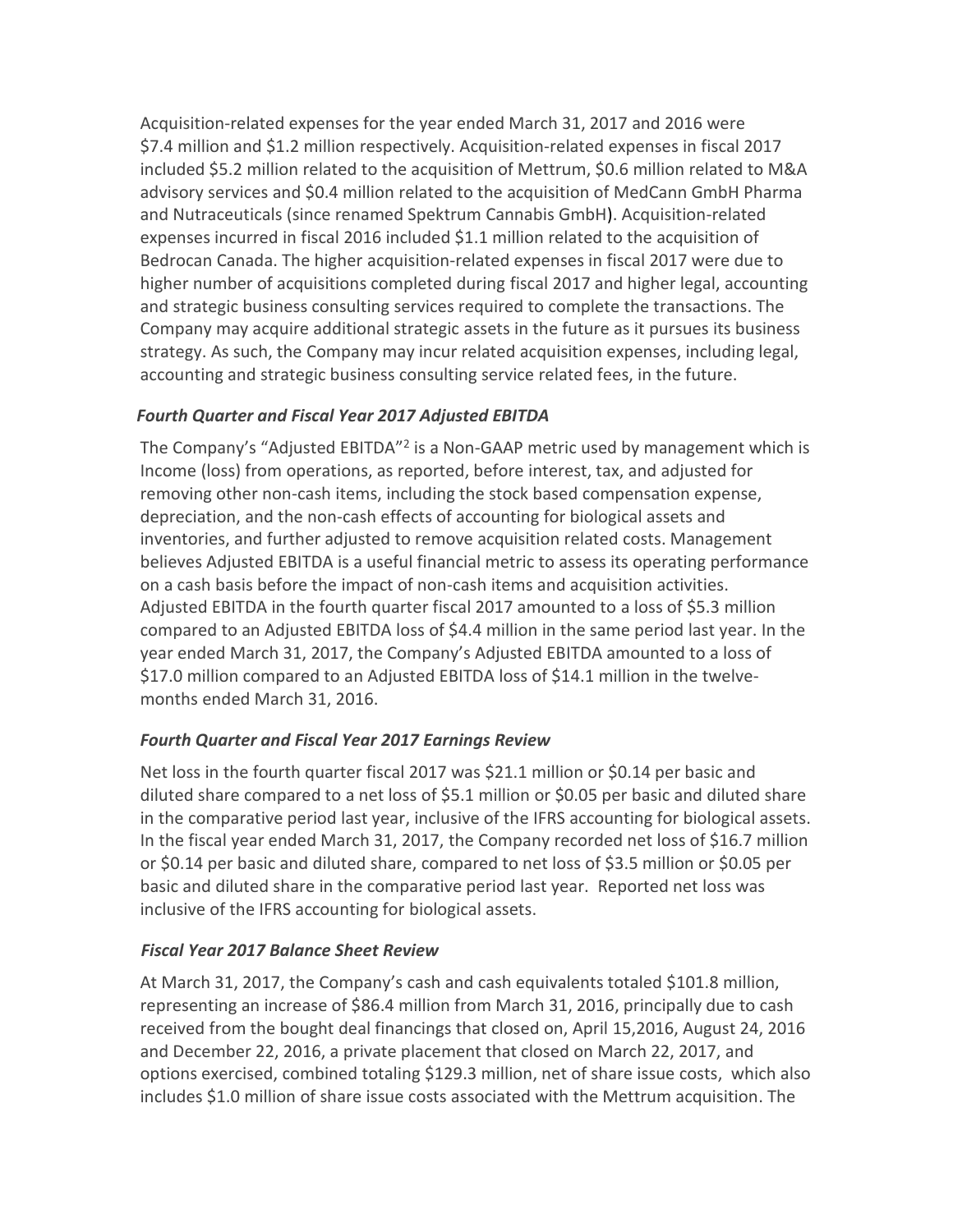increase also included \$3.5 million in mortgage proceeds received in the second quarter and \$12.3 million in net cash acquired at closing of the Mettrum acquisition, offset by capital expansion totaling \$29.4 million and to fund the cash applied to operating activities of \$27.1 million.

Inventory at March 31, 2017 amounted to \$46.0 million (March 31, 2016 - \$22.2 million) and biological assets amounted to \$13.6 million (March 31, 2016 - \$5.3 million), together totaling \$59.6 million (March 31, 2016 - \$27.5 million). At March 31, 2017, the Company held 8,360 kilograms of dry cannabis and 3,049 L of cannabis oils. Included in the dry cannabis quantities was 377 kilograms available for sale in the Company's online stores, 3,173 kilograms in process of finishing or awaiting approval for sale and 4,810 kilograms held for extraction. Dry cannabis inventory held for extraction is expected to be rapidly converted to oils and capsules when the new AES industrial capacity extraction equipment is fully commissioned and now that capsules have been approved for sale by Health Canada.

The audited Consolidated Financial Statements and Management's Discussion and Analysis documents for the three and twelve months ended March 31, 2017 have been filed with SEDAR and are available on www.sedar.com. The basis of financial reporting in the Audited Consolidated Financial Statements and Management's Discussion and Analysis documents is in thousands of Canadian dollars, unless otherwise indicated.

**Note 1:** The Adjusted Product Contribution is a non-GAAP financial measure that does not have any standardized meaning prescribed by IFRS and may not be comparable to similar measures presented by other companies. The Adjusted Product Contribution is reconciled and explained in Management's Discussion & Analysis under "Adjusted Product Contribution (Non-GAAP Measure)", a copy of which has been filed today on [www.sedar.com.](http://www.sedar.com/)

**Note 2:** The Adjusted EBITDA is a non-GAAP financial measure that does not have any standardized meaning prescribed by IFRS and may not be comparable to similar measures presented by other companies. The Adjusted EBITDA is reconciled and explained in Management's Discussion & Analysis under "Adjusted EBITDA (Non-GAAP Measure)", a copy of which has been filed today on [www.sedar.com.](http://www.sedar.com/)

#### *Webcast and Conference Call Information*

Canopy Growth will host a conference call and audio webcast with Bruce Linton, CEO and Tim Saunders, CFO at 8:30 AM Eastern Time today.

Webcast Information A live audio webcast will be available at: http://event.on24.com/r.htm?e=1429857&s=1&k=C6562574595771C03BC10CF011775CCA

Calling Information Toll Free Dial-In Number: 1-888-231-8191 International Dial-In Number (647) 427-7450 Conference ID: 24922372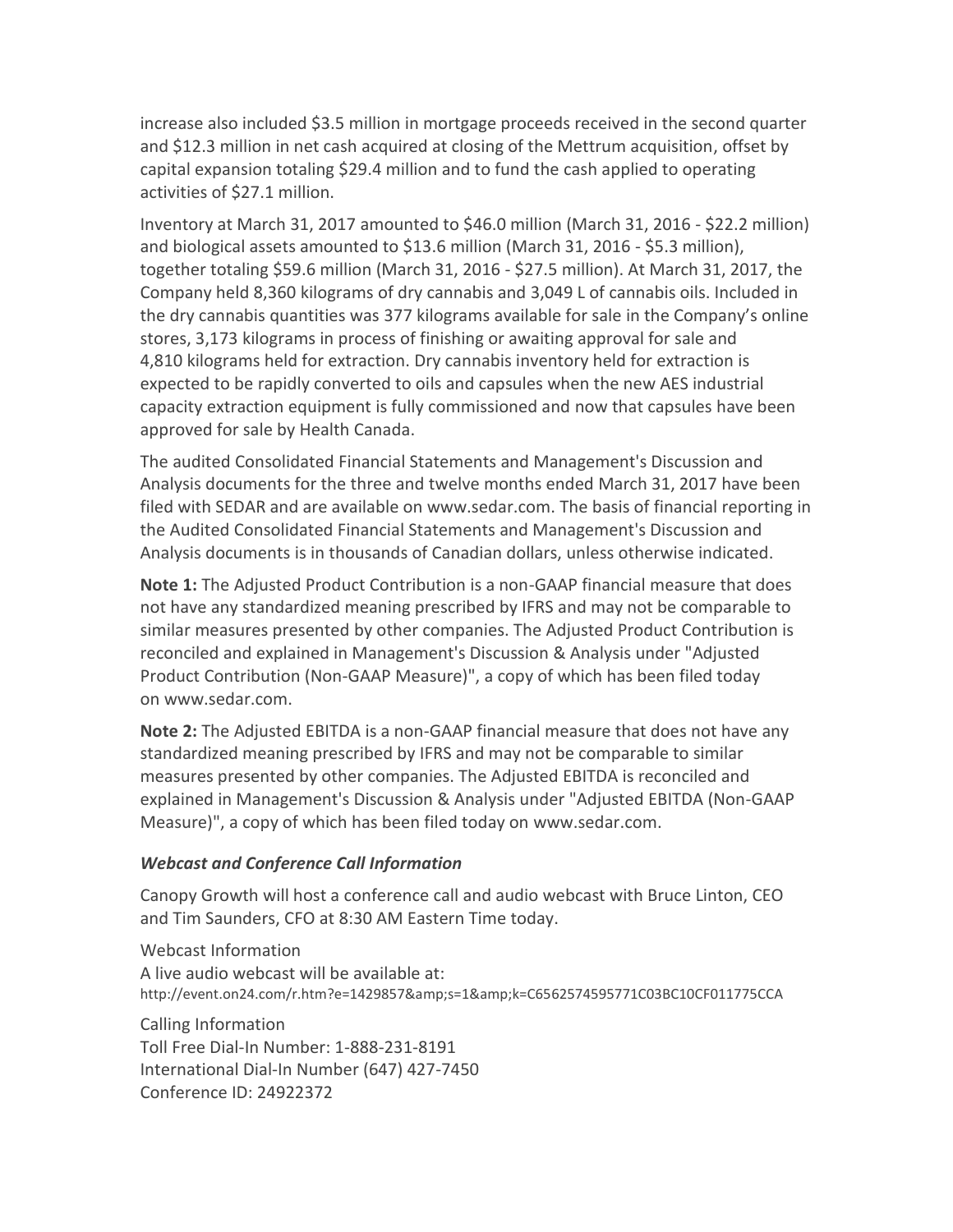Replay Information

A replay of the call will be accessible by telephone until 11:59 PM ET on July 27, 2017. Toll Free Dial-in Number: 1-855-859-2056 Replay Password: 24922372

#### **About Canopy Growth Corporation**

Canopy Growth is a world-leading diversified cannabis company, offering distinct brands and curated cannabis varieties in dried, oil and capsule forms. Through its wholly‑owned subsidiaries, Canopy Growth operates numerous state-of-the-art production facilities with over half a million square feet of GMP-certified indoor and greenhouse production capacity, all to an unparalleled level of quality assurance procedures and testing. Canopy Growth has established partnerships with leading sector names in Canada and abroad, with interests and operations spanning four continents. The Company is proudly dedicated to educating healthcare practitioners, providing consistent access to high quality cannabis products, conducting robust clinical research, and furthering the public's understanding of cannabis. For more information visit www.canopygrowth.com.

#### **Notice Regarding Forward Looking Statements**

This news release contains forward-looking statements. Often, but not always, forward-looking statements can be identified by the use of words such as "plans", "expects" or "does not expect", "is expected", "estimates", "intends", "anticipates" or "does not anticipate", or "believes", or variations of such words and phrases or state that certain actions, events or results "may", "could", "would", "might" or "will" be taken, occur or be achieved. Forward-looking statements involve known and unknown risks, uncertainties and other factors which may cause the actual results, performance or achievements of Canopy Growth Corporation and its subsidiaries to be materially different from any future results, performance or achievements expressed or implied by the forward-looking statements. Examples of such statements include future operational and production capacity, the impact of enhanced infrastructure and production capabilities, and forecasted available product selection. The forward-looking statements included in this news release are made as of the date of this news release and Canopy Growth Corporation does not undertake an obligation to publicly update such forward-looking statements to reflect new information, subsequent events or otherwise unless required by applicable securities legislation. Neither the TSX Exchange nor its Regulation Services Provider (as that term is defined in policies of the TSX Exchange) accepts responsibility for the adequacy or accuracy of this release.

Contact: Tyler Burns Investor Relations Canopy Growth Corporation [Tyler.burns@canopygrowth.com](mailto:Tyler.burns@canopygrowth.com) 1-855-558-9333 ex 122

Director: Bruce Linton [tmx@tweed.com](mailto:tmx@tweed.com) [tmx@canopygrowth.com](mailto:tmx@canopygrowth.com)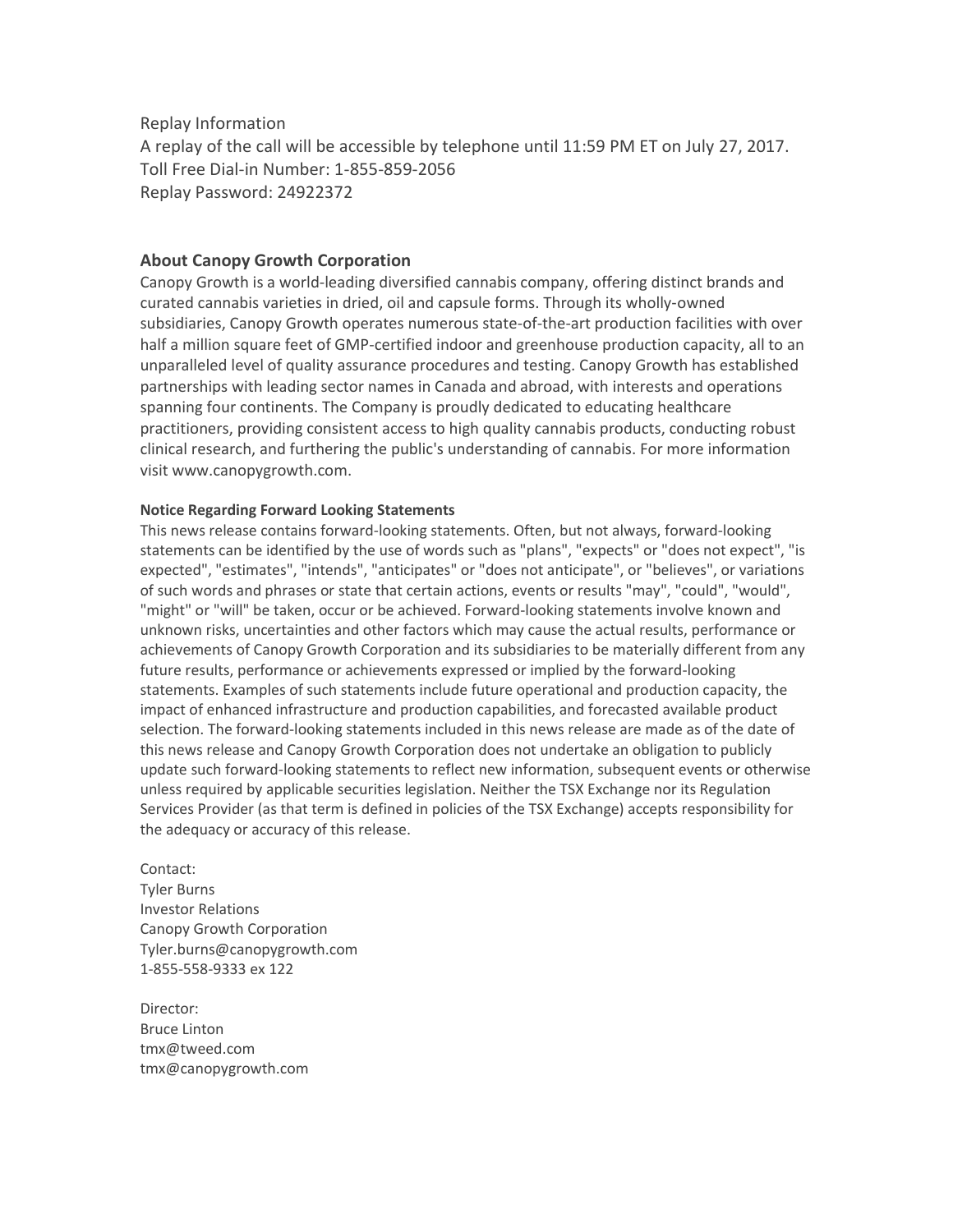# **CANOPY GROWTH CORPORATION**

# CONSOLIDATED STATEMENTS OF FINANCIAL POSITION

|                                                  | March 31,     | March 31,     |
|--------------------------------------------------|---------------|---------------|
| (Expressed in CDN \$000's)                       | 2017          | 2016          |
|                                                  |               |               |
| <b>Assets</b>                                    |               |               |
| <b>Current assets</b>                            |               |               |
| Cash and cash equivalents                        | \$<br>101,800 | \$<br>15,397  |
| Restricted short-term investments                | 550           |               |
| Amounts receivable                               | 5,815         | 1,486         |
| <b>Biological assets</b>                         | 13,643        | 5,321         |
| Inventory                                        | 45,981        | 22,153        |
| Prepaid expenses and other assets                | 3,735         | 489           |
|                                                  | 171,524       | 44,846        |
|                                                  |               |               |
| Assets classified as held for sale               | 6,180         |               |
|                                                  | 177,704       | 44,846        |
|                                                  |               |               |
| Property, plant and equipment                    | 96,270        | 44,984        |
| Intangible assets                                | 162,263       | 31,861        |
| Goodwill                                         | 241,371       | 20,866        |
| Other assets                                     |               | 804           |
|                                                  | \$<br>677,608 | \$<br>143,361 |
|                                                  |               |               |
| <b>Liabilities</b>                               |               |               |
| <b>Current liabilities</b>                       |               |               |
| Accounts payable and accrued liabilities         | \$<br>15,386  | \$<br>6,107   |
| Deferred revenue                                 | 588           | 533           |
| Current portion of long-term debt                | 1,691         | 553           |
|                                                  | 17,665        | 7,193         |
|                                                  |               |               |
| Acquisition consideration related liabilities    |               | 1,258         |
| Long-term debt                                   | 8,639         | 3,469         |
| Deferred tax liability                           | 35,798        | 7,413         |
| Other long-term liabilities                      | 766           | 243           |
|                                                  | 62,868        | 19,576        |
|                                                  |               |               |
| Commitments and contingencies                    |               |               |
|                                                  |               |               |
| <b>Shareholders' equity</b>                      |               |               |
| Share capital                                    | 621,541       | 131,080       |
| Share-based reserve                              | 23,415        | 5,804         |
| Warrants                                         |               | 676           |
| Accumulated other comprehensive loss             | 198           |               |
| Deficit                                          | (30, 382)     | (13, 775)     |
| Equity attributable to Canopy Growth Corporation | 614,772       | 123,785       |
|                                                  |               |               |
| Non-controlling interest                         | (32)          |               |
| Total equity                                     | 614,740       | 123,785       |
|                                                  | \$            | \$            |
|                                                  | 677,608       | 143,361       |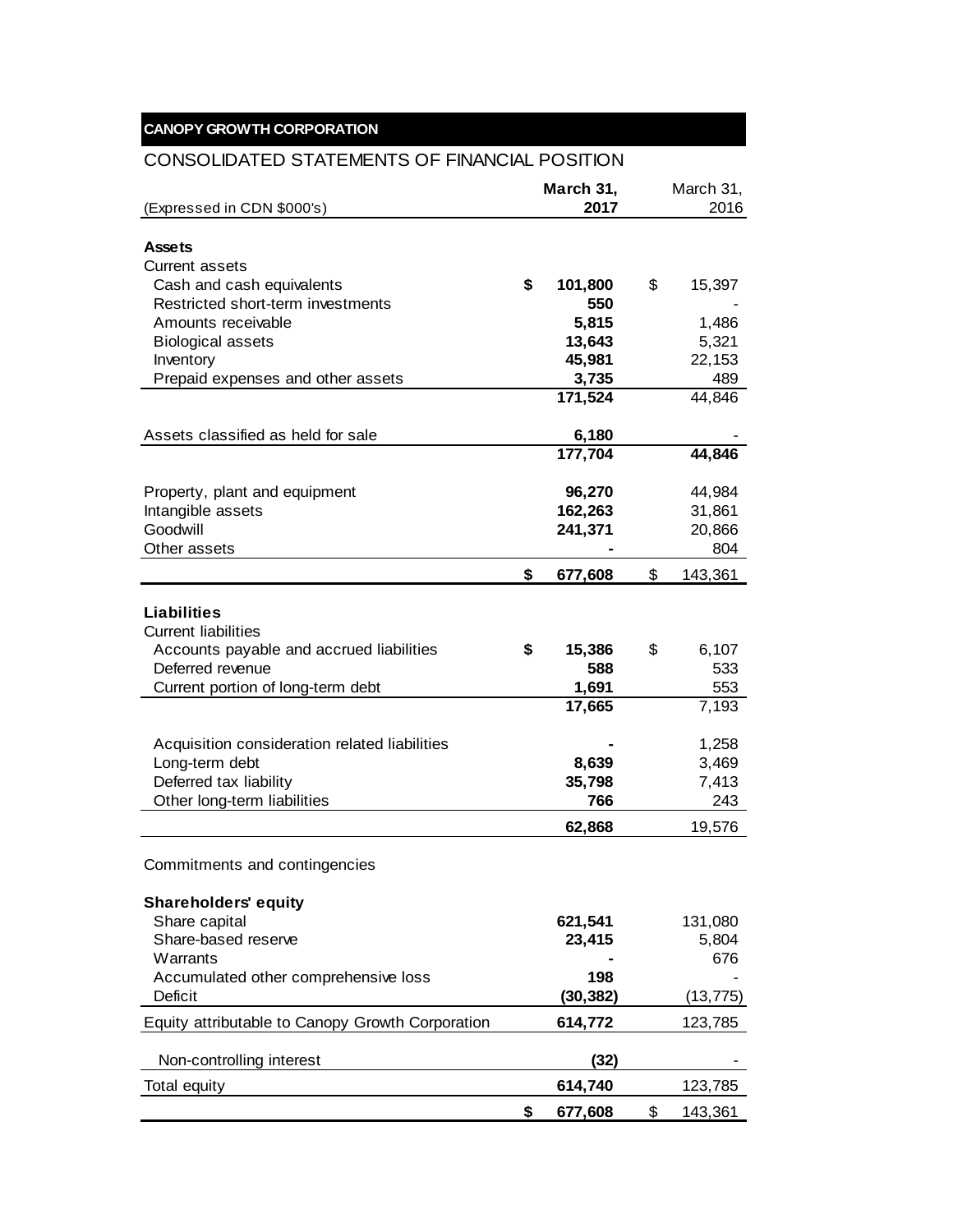## **CANOPY GROWTH CORPORATION**

#### CONSOLIDATED STATEMENTS OF OPERATIONS

**FOR THE THREE MONTHS AND YEARS ENDED MARCH 31, 2017 AND 2016**

|                                                                                                                        | Three months ended |                   |    |                          |    | Year ended        |    |                          |  |  |
|------------------------------------------------------------------------------------------------------------------------|--------------------|-------------------|----|--------------------------|----|-------------------|----|--------------------------|--|--|
| (Expressed in CDN \$000's except share amounts)                                                                        |                    | March 31.<br>2017 |    | March 31.<br>2016        |    | March 31.<br>2017 |    | March 31.<br>2016        |  |  |
| Revenue                                                                                                                | \$                 | 14,661            | \$ | 5,042                    | \$ | 39,895            | \$ | 12,699                   |  |  |
| Unrealized gain on changes in fair value of biological assets                                                          |                    | (19, 160)         |    | (12, 037)                |    | (60,061)          |    | (38, 805)                |  |  |
| Inventory expensed to cost of sales                                                                                    |                    | 14,966            |    | 4,842                    |    | 39,577            |    | 12.796                   |  |  |
| Other cost of sales                                                                                                    |                    | 17,438            |    | 9,549                    |    | 22,747            |    | 19,722                   |  |  |
| Cost of sales (recovery to cost of sales), net of the<br>unrealized gain on changes in fair value of biological assets |                    | 13,244            |    | 2,354                    |    | 2,263             |    | (6, 287)                 |  |  |
| Gross margin                                                                                                           |                    | 1,417             |    | 2,688                    |    | 37,632            |    | 18,986                   |  |  |
|                                                                                                                        |                    |                   |    |                          |    |                   |    |                          |  |  |
| Sales and marketing                                                                                                    |                    | 4,110             |    | 2,401                    |    | 12,960            |    | 5,653                    |  |  |
| Research and development                                                                                               |                    | (535)             |    | 281                      |    | 810               |    | 721                      |  |  |
| General and administration                                                                                             |                    | 5,934             |    | 2,558                    |    | 16,858            |    | 8,177                    |  |  |
| Acquisition-related costs                                                                                              |                    | 5,394             |    |                          |    | 7,369             |    | 1,155                    |  |  |
| Share of loss in equity investments                                                                                    |                    |                   |    | 276                      |    | 50                |    | 276                      |  |  |
| Share-based compensation expense                                                                                       |                    | 4,701             |    | 1,003                    |    | 8,046             |    | 3,497                    |  |  |
| Share-based compensation expense related to                                                                            |                    |                   |    |                          |    |                   |    |                          |  |  |
| acquisition milestones                                                                                                 |                    | 690               |    |                          |    | 690               |    |                          |  |  |
| Share-based compensation expense related to                                                                            |                    |                   |    |                          |    |                   |    |                          |  |  |
| <b>Tweed Farms acquisition</b>                                                                                         |                    |                   |    | 387                      |    |                   |    |                          |  |  |
| Depreciation and amortization                                                                                          |                    | 3,121             |    | 781                      |    | 6,064             |    | 2,256                    |  |  |
|                                                                                                                        |                    | 23,415            |    | 7,687                    |    | 52,847            |    | 21,735                   |  |  |
| Loss from operations                                                                                                   |                    | (21, 998)         |    | (4,999)                  |    | (15, 215)         |    | (2,749)                  |  |  |
|                                                                                                                        |                    |                   |    |                          |    |                   |    |                          |  |  |
| Interest expense, net                                                                                                  |                    | 204               |    | (29)                     |    | (66)              |    | (140)                    |  |  |
| Other expense, net                                                                                                     |                    | (585)             |    |                          |    | (585)             |    |                          |  |  |
| (Increase)/decrease in fair value of acquisition consideration related liabilities                                     |                    |                   |    | 260                      |    | (1, 193)          |    | (481)                    |  |  |
|                                                                                                                        |                    | (381)             |    | 231                      |    | (1, 844)          |    | (621)                    |  |  |
| Net loss before income taxes                                                                                           |                    | (22, 379)         |    | (4,768)                  |    | (17,059)          |    | (3, 370)                 |  |  |
|                                                                                                                        |                    |                   |    |                          |    |                   |    |                          |  |  |
| Income tax recovery (expense)                                                                                          |                    | 1,264             |    | (354)                    |    | 401               |    | (126)                    |  |  |
| Net loss after income taxes                                                                                            | \$                 | (21, 115)         | \$ | (5, 122)                 | \$ | (16, 658)         | \$ | (3, 496)                 |  |  |
| Net loss attributable to:                                                                                              |                    |                   |    |                          |    |                   |    |                          |  |  |
| Canopy Growth Corporation                                                                                              | \$                 | (21,080)          | \$ | (5, 122)                 | \$ | (16, 607)         | \$ | (3, 496)                 |  |  |
| Non-controlling interest                                                                                               |                    | (35)              |    | $\overline{\phantom{a}}$ |    | (51)              |    | $\overline{\phantom{a}}$ |  |  |
|                                                                                                                        | \$                 | (21, 115)         | \$ | (5, 122)                 | \$ | (16, 658)         | \$ | (3, 496)                 |  |  |
|                                                                                                                        |                    |                   |    |                          |    |                   |    |                          |  |  |
| Earnings per share, basic and diluted<br>Net loss per share:                                                           | \$                 | (0.14)            | \$ | (0.05)                   | \$ | (0.14)            | \$ | (0.05)                   |  |  |
| Weighted average number of outstanding common shares:                                                                  |                    | 147,060,478       |    | 98,529,186               |    | 118,989,713       |    | 77,023,935               |  |  |
|                                                                                                                        |                    |                   |    |                          |    |                   |    |                          |  |  |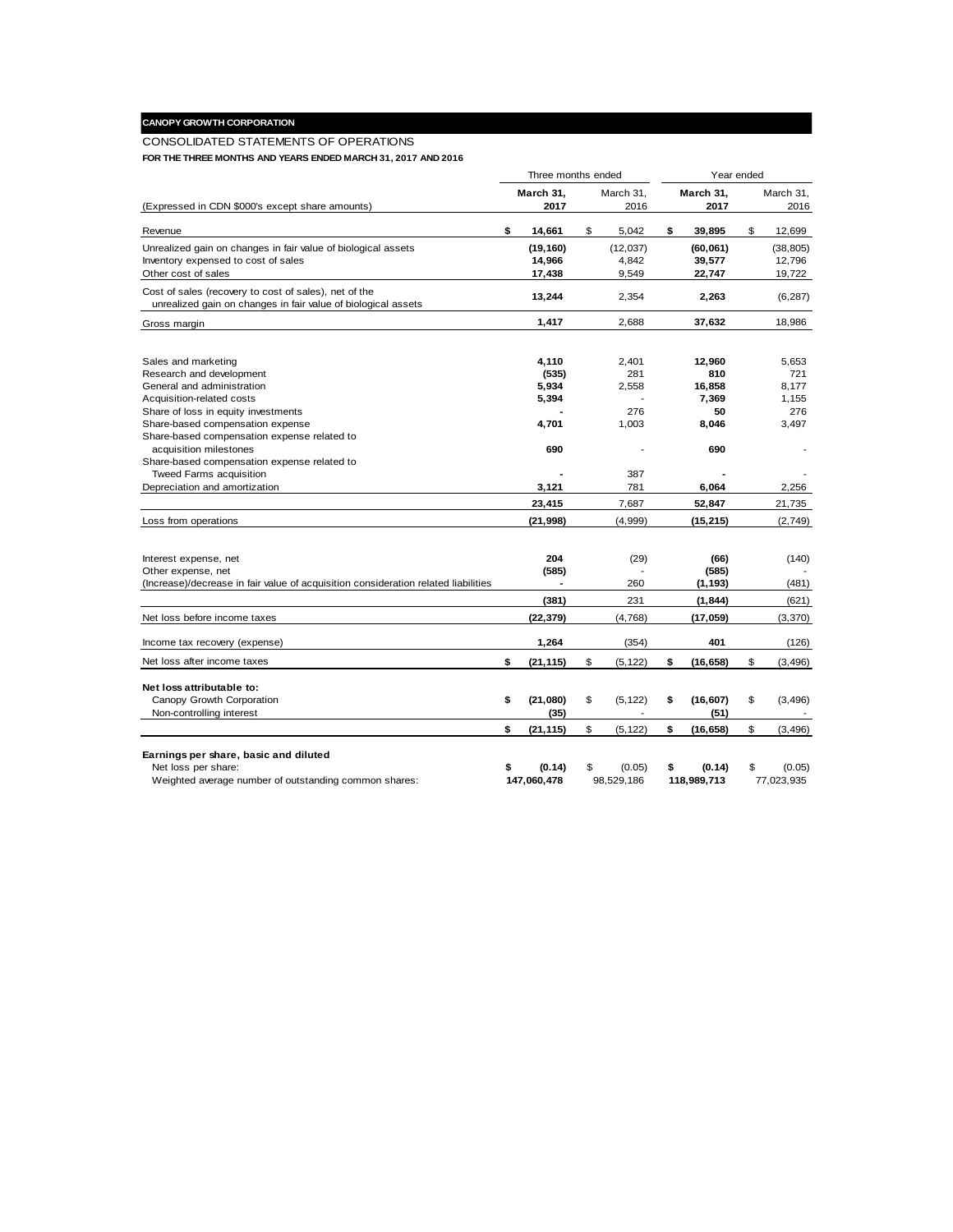#### **CANOPY GROWTH CORPORATION**

#### CONSOLIDATED STATEMENTS OF CASH FLOWS

**FOR THE THREE MONTHS AND YEARS ENDED MARCH 31, 2017 AND 2016**

|                                                                                    | Three months ended |           |    | Year ended               |    |           |    |           |
|------------------------------------------------------------------------------------|--------------------|-----------|----|--------------------------|----|-----------|----|-----------|
|                                                                                    |                    | March 31. |    | March 31.                |    | March 31, |    | March 31, |
| (Expressed in CDN \$000's)                                                         |                    | 2017      |    | 2016                     |    | 2017      |    | 2016      |
| Net inflow (outflow) of cash related to the following activities:                  |                    |           |    |                          |    |           |    |           |
| Operating                                                                          |                    |           |    |                          |    |           |    |           |
| Net loss after income taxes                                                        | \$                 | (21, 115) | \$ | (5, 122)                 | \$ | (16, 658) | \$ | (3, 496)  |
| Items not affecting cash:                                                          |                    |           |    |                          |    |           |    |           |
| Depreciation of property, plant and equipment                                      |                    | 1,425     |    | 745                      |    | 4,146     |    | 2,079     |
| Amortization of intangible assets                                                  |                    | 1,696     |    | 36                       |    | 1,918     |    | 177       |
| Share of loss in equity investments                                                |                    |           |    | 276                      |    | 50        |    | 276       |
| Unrealized gain on change in fair value of biological assets                       |                    | (19, 160) |    | (12, 037)                |    | (60,061)  |    | (38, 805) |
| Net changes in inventory and biological assets                                     |                    | 22,154    |    | 10,007                   |    | 34,761    |    | 20,063    |
| Contingent consideration provision                                                 |                    | (527)     |    |                          |    |           |    |           |
| Share-based compensation                                                           |                    | 5,696     |    | 1,571                    |    | 10,043    |    | 3,678     |
| Non-cash acquisition costs                                                         |                    | 1,333     |    |                          |    | 1,333     |    |           |
| Issuance of shares per LBC agreement                                               |                    |           |    | 350                      |    |           |    | 350       |
| Loss on disposal of property, plant and equipment                                  |                    | 443       |    |                          |    | 661       |    |           |
| Income tax (recovery) expense                                                      |                    | (1, 264)  |    | 356                      |    | (401)     |    | 126       |
| Increase/(decrease) in fair value of acquisition consideration related liabilities |                    |           |    | (260)                    |    | 1,193     |    | 481       |
| Changes in non-cash operating working capital items                                |                    | (6, 386)  |    | 2,817                    |    | (4,078)   |    | 1,544     |
| Net cash used in operating activities                                              |                    | (15, 705) |    | (1, 262)                 |    | (27,093)  |    | (13, 527) |
|                                                                                    |                    |           |    |                          |    |           |    |           |
| Investing                                                                          |                    |           |    |                          |    |           |    |           |
| Purchases of property, plant and equipment and assets in process                   |                    | (12,691)  |    | (3, 144)                 |    | (29, 391) |    | (12, 196) |
| Purchases of intangible assets and intangibles in process                          |                    | (141)     |    |                          |    | (141)     |    |           |
| Net cash inflow on acquisition of subsidiaries                                     |                    | 11,976    |    |                          |    | 11,193    |    | 1,054     |
| Proceeds on disposals of property and equipment                                    |                    |           |    |                          |    | 37        |    |           |
| (Purchases) proceeds of restricted investment                                      |                    | (300)     |    | 50                       |    | (300)     |    | (236)     |
| Net cash used in investing activities                                              |                    | (1, 156)  |    | (3,094)                  |    | (18, 602) |    | (11, 378) |
|                                                                                    |                    |           |    |                          |    |           |    |           |
| Financing                                                                          |                    |           |    |                          |    |           |    |           |
| Proceeds from issuance of common shares                                            |                    | 24,250    |    | $\overline{\phantom{a}}$ |    | 130,276   |    | 14.376    |
| Proceeds from exercise of stock options                                            |                    | 3,504     |    | 77                       |    | 6,961     |    | 319       |
| Proceeds from exercise of warrants                                                 |                    |           |    | 285                      |    | 126       |    | 7,703     |
| Payment of share issue costs                                                       |                    | (1, 246)  |    | (375)                    |    | (8,066)   |    | (1,642)   |
| Issuance of long-term debt                                                         |                    |           |    | 47                       |    | 3,500     |    |           |
| Increase in capital lease obligations                                              |                    |           |    |                          |    | 260       |    |           |
| Repayment of long-term debt                                                        |                    | (351)     |    |                          |    | (959)     |    | (1,900)   |
| Net cash provided by financing activities                                          |                    | 26, 157   |    | 34                       |    | 132,098   |    | 18,856    |
| Net cash inflow (outflow)                                                          |                    | 9,296     |    | (4, 322)                 |    | 86,403    |    | (6,049)   |
| Cash and cash equivalents, beginning of year                                       |                    | 92,504    |    | 19,719                   |    | 15,397    |    | 21,446    |
| Cash and cash equivalents, end of year                                             | \$                 | 101,800   | \$ | 15,397                   | \$ | 101,800   | \$ | 15,397    |
|                                                                                    |                    |           |    |                          |    |           |    |           |